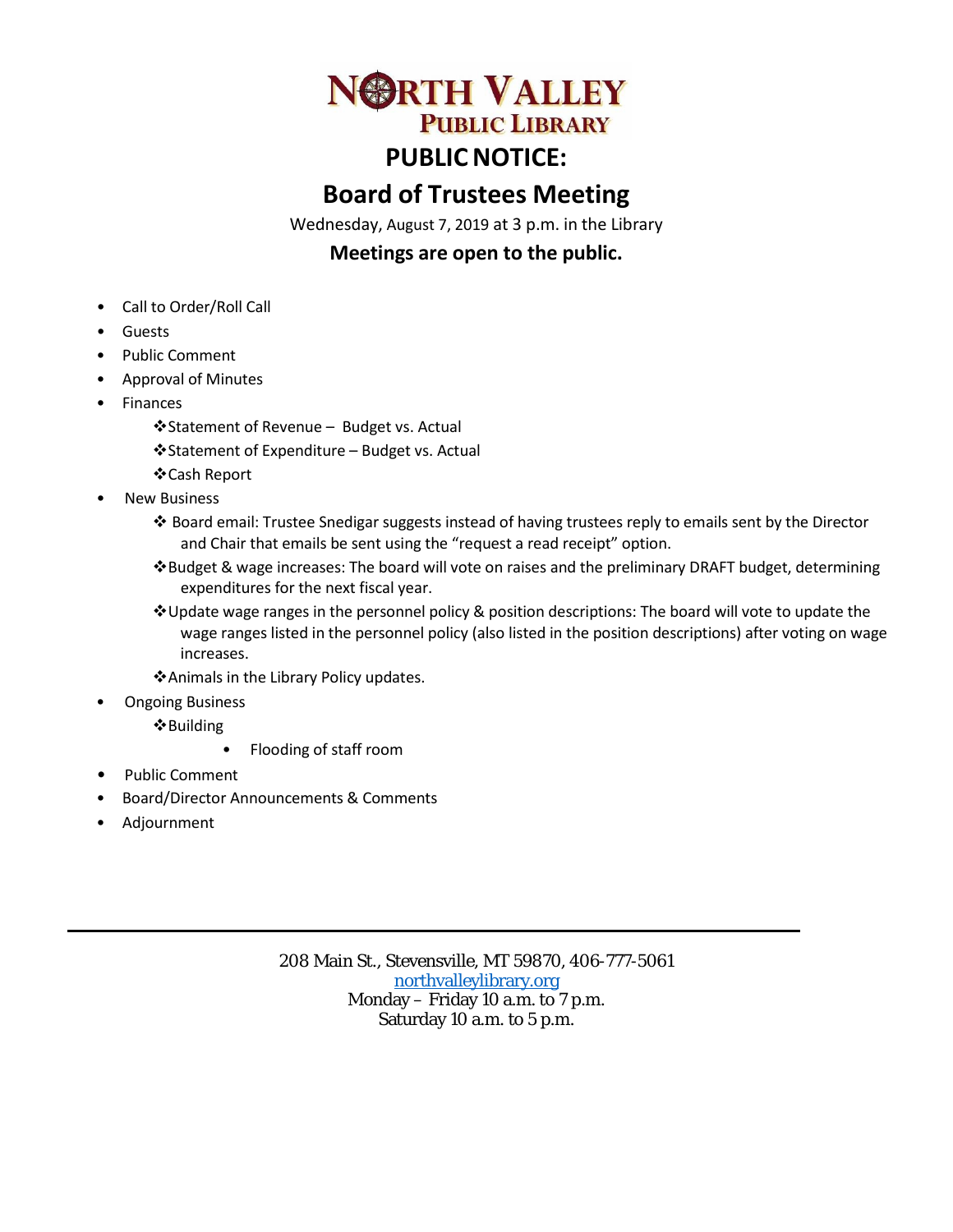# **They North Valley Public Library**

Minutes Board of Trustees Meeting Wednesday, August 7, 2019 at 3 p.m. in the Library

# **Call to Order/Roll Call**

The meeting was called to order at 3:10 Present: Caitlin Dunn, Board Member Victoria Howell, Board Chairman Dianne Snedigar, Board Member

Leon Theroux, Board Member Kim Tiplady, Board Member Denise Ard, Director

### **Guests**

No guests

### **Public Comment**

No public in attendance so therefore there was no public comment.

Victoria said Caitlin has agreed to take notes, as well as Denise. Caitlin will share her notes with Denise and Denise will write minutes. Leon said he is comfortable with two people taking notes. Leon would prefer not just one-person take notes because it may prevent concentrating and participating in discussion. Caitlin said it helped her concentrate. It was decided if it prevents either Denise or Caitlin from participating that the board will get someone outside of a staff member to take the minutes. The option of recording the minutes was discussed and asking Dan Clark if it has to be an official recording or if one Trustee record it on their personal phone that it is theirs.

# **Approval of Minutes**

Caitlin motioned to approve the minutes without any revisions. Kim seconded. Approved unanimously.

# **Finances**

Victoria thanked Denise for underspending the budget for the year. Leon asked why the flash drive revenue was 422% more than anticipated. Denise explained the Friends of the Library bought in bulk to give as gifts to all the authors that participated in *Chocolate and Authors*. Friends has only committed to doing *Chocolate and Authors* for one more year. It is not a moneymaker so does not do well as a fundraiser. Kim motioned to accept the finances. Dianne seconded. Approved unanimously without further discussion.

#### **New Business**

**Email:** The board discussed responding to emails. It was decided not to use Outlook "request a read receipt" option and just to remember to respond simply that email was received. Leon said he always responds and Denise and Victoria concurred he was excellent at responding.

**Budget & wage increases**: Victoria told the board that she and Denise had gone over the wage increases carefully. She reminded the board of their decision to pay staff not only living wages, but to increase wages every year to pay people what they are worth, as long as there was money in the budget to do so. Kim agreed it was important to pay people a good wage. Leon said his concern was sustainability. Victoria said the budget could handle it. Leon moved to accept the wage increases as provided by the Director to Board. Dianne seconded. The discussion that followed included being competitive in the market place and offering good benefits. Current health insurance has a yearly \$4,000 deductible. After the deductible is met, the insurance still does not pay at 100% but a percentage of the cost, so it is not affordable to get emergency medical treatment or surgery if necessary. Leon said he has no problem using other libraries as a method of comparison but we have to be careful about Bitterroot because they are part of a bigger insurance group. Denise said Bitterroot is not part of a bigger group but has to get their own health insurance. In fact, Denise (NVPL) and Mark (Bitterroot) at one time inquired of the health insurance broker if we could lower our cost by joining as a group.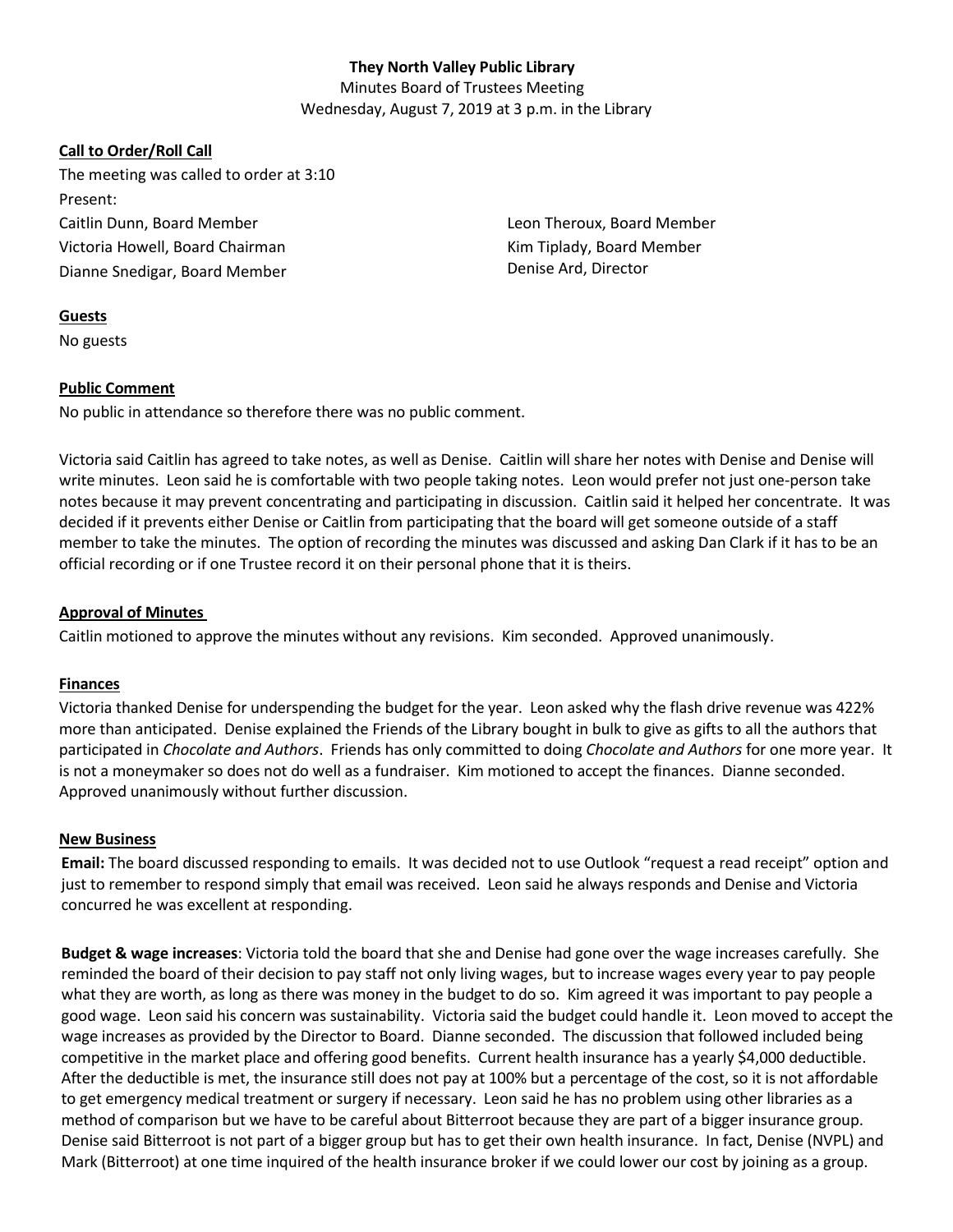They were told that we still were not big enough to make any cost savings. Victoria said the library is not struggling financially, but we are not plush. Dianne mentioned that employees could pay the difference to get a lower deductible. She said Farmer's Bank offers health insurance with \$1,000 deductible and she pays out of pocket to get an even lower deductible of \$500. Denise will check with the Department of Administration the procedure involved if one wants a better health plan but has already set the base year for the permissive medical levy. A better health insurance plan will be explored for next fiscal year. The Board will also discuss next fiscal year if the library will lower the required hours to be eligible for health insurance employees from 38 hours a week. Bitterroot Library offers health insurance to any employee working a minimum of 32 hours. NVPL will decide if they will do so also.

Caitlin reminded the group they did not vote on the motion. A call for the vote was made and the wage increases were approved unanimously.

The board then looked at the rest of the budget. Denise said the board needed to make a decision on the Library Depreciation budget she submitted. They needed to decide if they wanted Denise to add the difference between revenue and expenditure to the appropriation or the reserve. The Board said to appropriate it.

Kim motioned to approve the preliminary budget with the addition of new hire at \$14/hr. for 20-hours a week, and the final tax revenue from the county, realizing that adding a new position would decrease the amount going into the Library Depreciation fund for capital expenses. Dianne seconded. No further discussion. Motion passed unanimously.

#### **Wage ranges**

Dianne made a motion to accept the new wage ranges as proposed by Denise and to strike a sentence referring to a wage cap from October 2012. Kim seconded. No further discussion. Passed unanimously.

Employees will be paid at a rate not less than nor in excess of the wage ranges listed below. Library Substitute: \$12 - \$15 per hour Library Assistant: \$13 - \$16 per hour Library Specialist/Program Coordinator: \$13 - \$19 per hour Youth Services Director \$14-20 Administrative Library Specialist: \$15 - \$21

#### **Animals in the Library Policy updates**

Caitlin moved to accept the updates to the Animals in the Library Policy and Kim seconded. The motion carried unanimously.

#### **Ongoing Business**

#### **Building - Flooding of staff room etc.**

Leon said he volunteered to come to the library and inspect the flooding of the staff room. He said Denise was concerned about the server. Leon said it would have to be ankle deep before it would damage the server because the wires are waterproof. He saw no evidence of water going past the staff room into the library proper.

Leon thinks the bathroom is a separate issue, probably from a crack in the foundation he saw that goes down to ground level.

Leon said if we notice water intrusion on another day to call him right away. He is willing to be called anytime to observe problems.

Victoria reminded the Board that the building inspector said the Library should remove dirt in the back and have work done, but does not know how that project will fit in with the Board's bigger issues and goals for the building and that they still need to make those decisions. Regina from the County is willing to talk to the Board about the bond process.

#### **Building – Other**

Leon said he attempted to go over to talk to The Plumber about the estimate for better flushing commercial duty toilets,